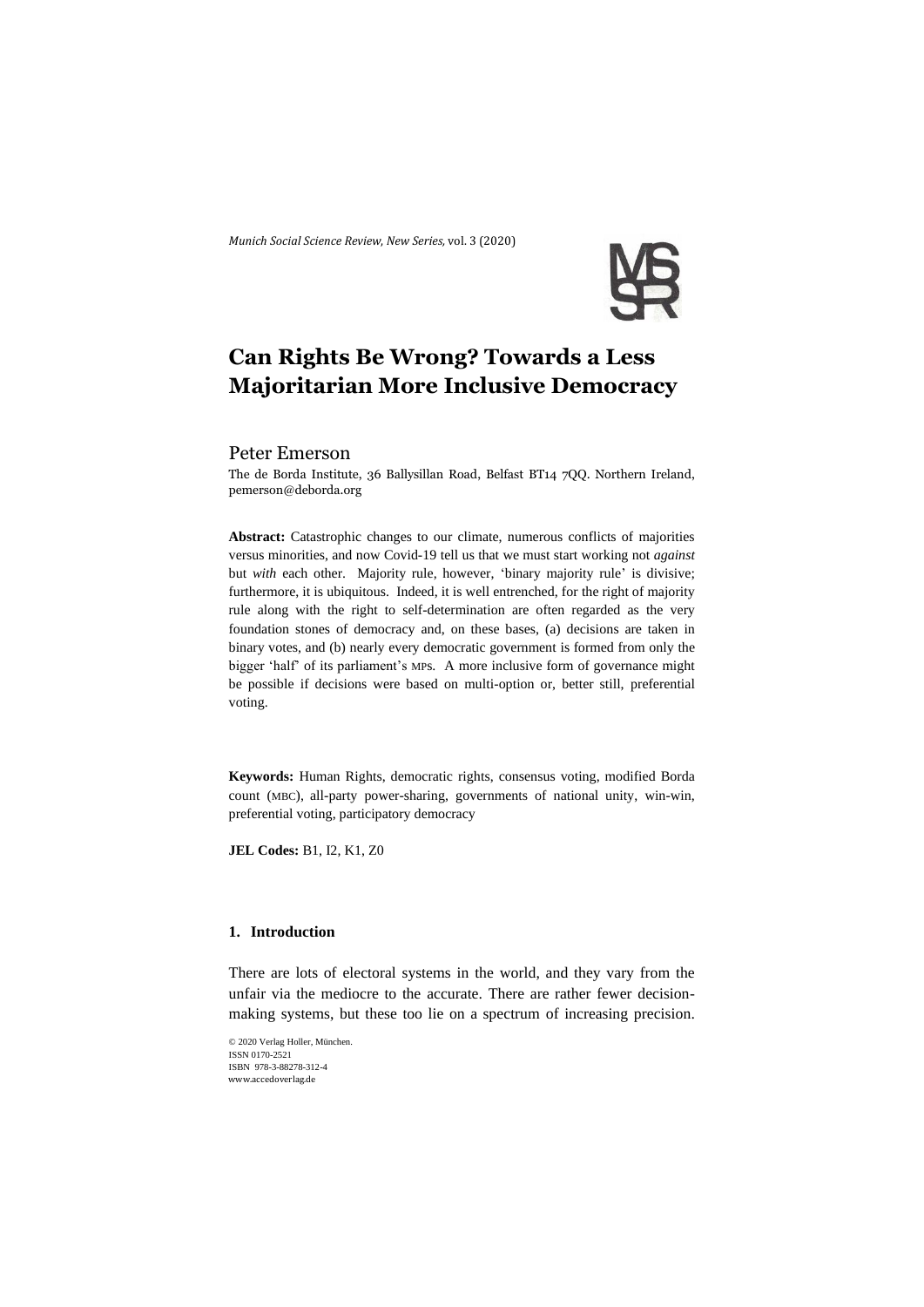For reasons odd, nearly all electoral systems are regarded as democratic. In stark contrast, only one decision-making methodology is seen to be acceptable (although others may occasionally be used): it is the twooption, for-or-against majority vote. It may be simple or weighted; in conflict zones, it may be consociational; in the EU, it is qualified; and it may be twin – in Switzerland for example, two majorities may be required, both of the voters and of the cantons. But the question posed is binary.

In a word, democracy is majoritarian and, as a direct consequence, even the most complex of problems are often resolved in simple yes-or-no majority votes, or a series of such ballots. Therefore, the question is indeed dichotomous. Therefore politics is adversarial. And therefore some administrations are dysfunctional, whole societies sometimes split, while in the worst instances, this majoritarianism provokes violence.

It need not be so. There are other voting procedures for identifying majority opinions. What's more, some of them are more accurate, and therefore more democratic. A few are non-majoritarian, and therefore more inclusive. It follows that there are also different forms of governance, some of which may deserve new terminology, such as 'preferential majority rule'.

Accordingly, this article first considers the inherent weaknesses of binary voting – a procedure which is sometimes inappropriate if not also incorrect. Next, the text compares this methodology with other more accurate, and therefore more democratic mechanisms; then, after briefly recalling majoritarianism's often horrific history, a litany of wrongs based on rights, it will postulate a more inclusive polity.

# **2. Voting Theory**

Minority rule, as exercised by the absolute monarchs of old or the even more powerful modern dictators, had to be replaced; its supposed opposite, majority rule, seemed to be the obvious choice – better the wisdom of many, it was thought, than the whims of one.

The question, then, was (and still is) how to identify the will of the majority. Needless to say, in many contentious disputes, unanimity was impossible. The answer was to find that option which catered for "the greatest happiness of the greatest number," Jeremy Bentham's phrase: the superlative. Unfortunately, to put it at its mildest, humankind has come to use a decision-making methodology which is only comparative.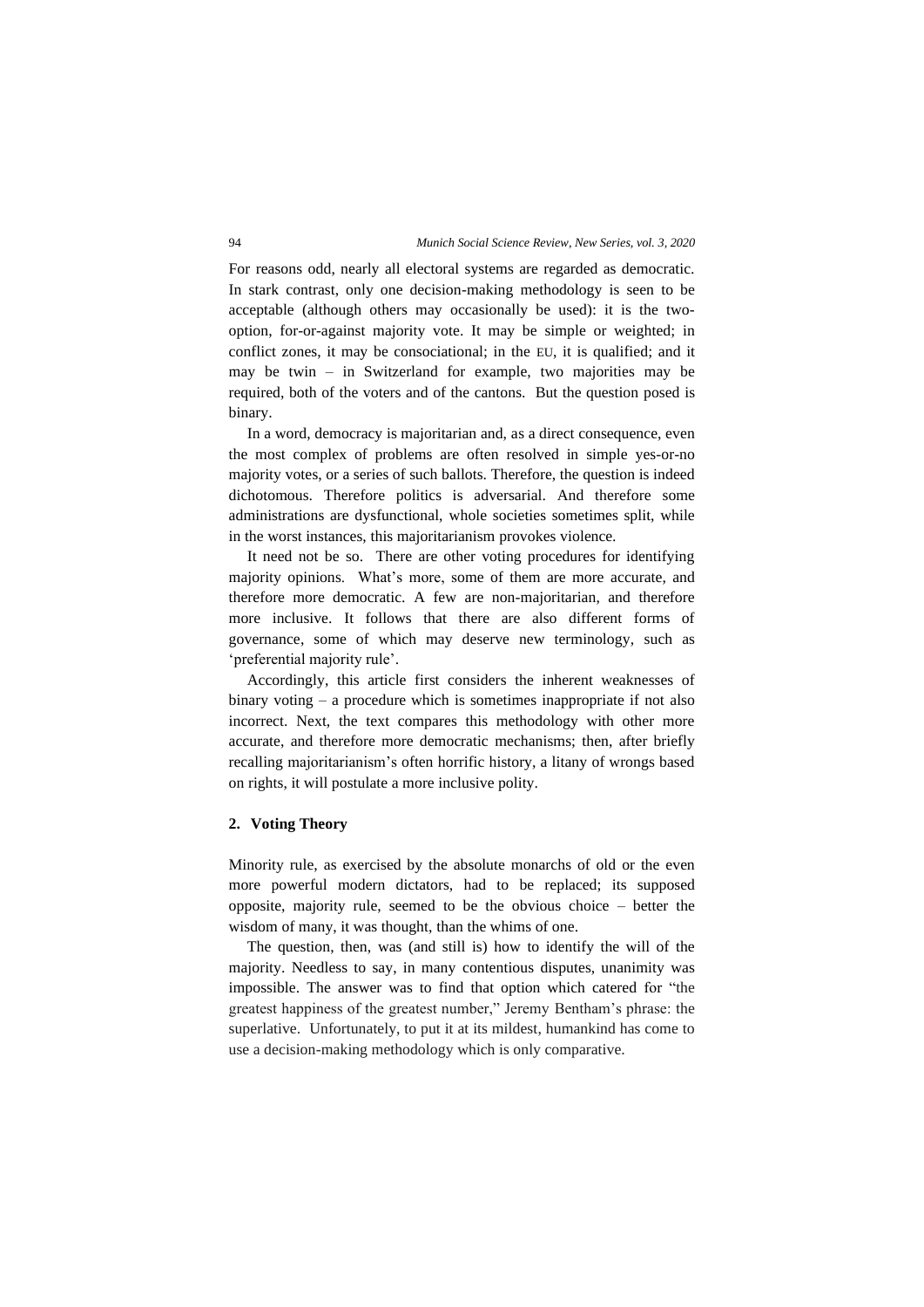Now as it were by definition, whenever a complex and/or controversial problem arises in a modern pluralist democracy, there is bound to be, at least in theory, a plurality of possible solutions. (Indeed, peace negotiations invariably require, not only all concerned to be involved, but also, every option to be 'on the table'.) If, however, there are lots of persons and lots of opinions, and if there is no majority *in favour* of any one thing, there is bound to be a majority *against* every damned thing, (as was manifestly evident in Britain on Brexit). In a nutshell, whenever there are three or more options, binary voting is often inadequate. This truism, by the way, was first noted by Pliny the Younger in the year AD 105.

For this reason, a whole series of rules were devised and, the same Pliny the Younger wrote, those involved "learned... the powers of the proposer, the rights of expressing an opinion, the authority of office holders, and the privileges of ordinary members; they learned when to give way and when to stand firm, how long to speak and when to keep silence, how to distinguish between conflicting proposals and how to introduce an amendment, in short the whole of senatorial procedure." (McLean and Urken 1995: 67.)

Although these guidelines have lasted for some 2,000 years, they too may perhaps sometimes be inadequate. Consider the situation when Ms *i* moves option *A*, Mr *j* suggests an amendment which, if adopted, would produce option *B*; Ms *k* proposes a different amendment, a possible option *C*; and there is the *status quo ante*, option *D*. If just these three people wish to come to a collective decision, the procedures referred to are as follows: choose the more popular amendment; next, identify the substantive; and then take the final decision. So there shall be three votes: first  $\mathbf{B} \vee \mathbf{C}$ ; next  $\mathbf{B}/\mathbf{C} \vee \mathbf{A}$ ; and then this substantive  $\vee \mathbf{D}$ .

Well, if these three people's sets of preferences are *A-B-C-D, B-C-D-A* and *C-D-A-B*, *B* beats *C*, *A* beats *B*, and *D* beats *A*; so the outcome, the trio's social choice, is option *D*, by 67%. All three persons, however, prefer  $C$  to  $D$ ; so the procedure is wrong! Majority voting in this instance (and many another) does not and cannot work, because it is binary.

It is a bit like taking the temperature of a suspected coronavirus patient with a thermometer which registers only 'hot' or 'cold'. Normally, of course, these instruments are calibrated to the nearest degree, or even to a decimal place. Likewise, when seeking to identify a social choice on some topic, society's collective will for the various options would best be measured, not with a tool marked just 'for' or 'against', but one which catered for public opinion's degrees of enthusiasm.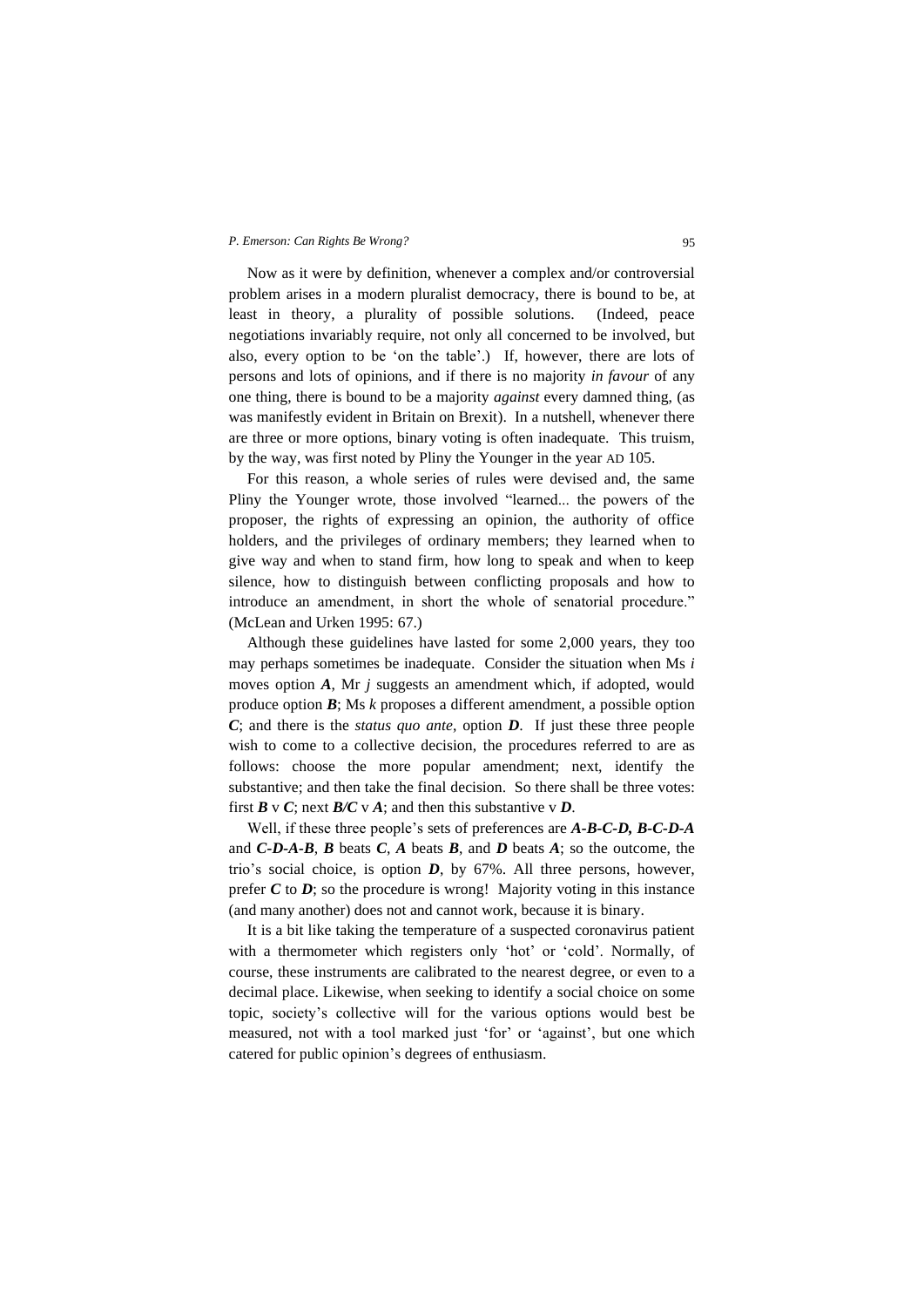Majority voting is a crude instrument and yet, (in business, law and civic society generally, let alone) in politics, questions of huge significance are invariably based on simple yes-or-no questions. Now it could work in a very small setting, in theory. In a committee of a dozen or so, it should be possible for the movers of a resolution to negotiate with all concerned, to ensure their final vote is in favour. In a parliament of hundreds, however, let alone in a country of millions, this is impossible. Maybe a more precise voting procedure would be more appropriate.

### **3. Multi-option Voting Procedures**

In a majority vote, the choice is limited: it's either "Option  $X$  or option *Y*?" or maybe only "Option *X*, yes or no?" In either format, the voter chooses 'this' good, implying that the alternative is bad; and it's all very Orwellian. Furthermore, be it simple or weighted, there is only one way of counting a binary vote: those 'in favour' and those 'against'  $-$  it's either 'hot' or 'cold' – and the outcome is whichever gets the more votes: 50% +1, or some weighted percentage +1; it's all win-or-lose.

In multi-option voting, there are lots of possibilities: voters might wish to support one or more than one option, or even to express their preferences; then, in the count, in either one round or a knock-out procedure, the winner may be the option with the greatest number of  $1<sup>st</sup>$ preferences, the least number of last preferences, the highest average preference, or whatever.

Single preference voting procedures like plurality voting and the tworound system, (TRS), are a slight improvement on majority voting in that they offer a little more choice; all too often, however, the media and others reduce these ballots to a contest of two favourites, and the improvement if any is minimal. In approval and range voting, it's still 'this' or 'these' good and everything else not good, so these methodologies are also Orwellian. With preference voting, the alternative vote  $(AV)$ , is like a knock-out based on plurality votes; while with the Borda and Condorcet rules, all preferences cast by all voters are included in the count.

Consider a committee of 15 members debating five options, *A, B, C, D*  and  $E$ , and let it be assumed that they have the voters' profile as shown in

<sup>&</sup>lt;sup>1</sup> Known in North America as instant run-off voting (IRV), and when used in decision-making in Australasia as preference voting (PV), it is the same as the single-transferable vote (STV) in the latter's non-PR format.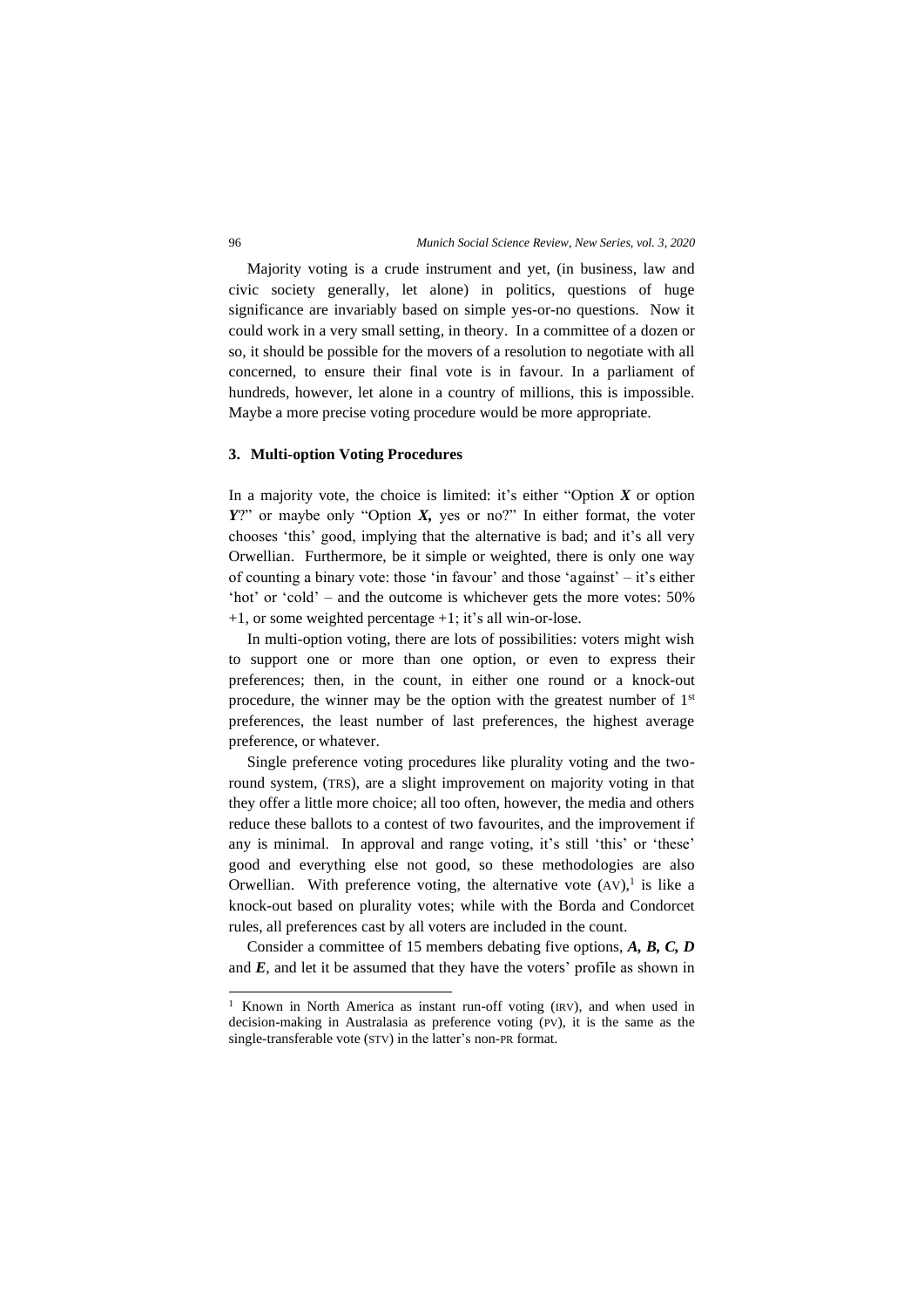|                 | Number of Voters |  |  |  |  |
|-----------------|------------------|--|--|--|--|
| Preferences     |                  |  |  |  |  |
| 1 <sub>st</sub> |                  |  |  |  |  |
| $\gamma$ nd     |                  |  |  |  |  |
| 2rd             |                  |  |  |  |  |
| ⊿th             |                  |  |  |  |  |
| ςth             |                  |  |  |  |  |

Figure 1; nine of them cast full ballots, and six submit only partial votes; all 15 votes are valid.

**Figure 1:** The Voters' Profile

The 15, it seems, are bitterly divided. While five voters with preferences *A-B-C-D-E* are opposed by four with the exact opposite *E-D-C-B-A*, the remaining six voters think so little of either of the nine's 1<sup>st</sup> preferences, *A* or *E*, they give no support at all to one and minimal to the other. So overall, neither  $A$  nor  $E$  represent the collective will. Maybe option  $C$ , the 1<sup>st</sup>, 2<sup>nd</sup> or 3<sup>rd</sup> preference of almost everybody, is the best possible compromise. But what happens in practice?

+ In plurality voting, the social ranking is *A*-5, *E*-4, *D*-3, *C*-2, *B*-1, and so the social choice is *A* with a score of 5; it's not the majority opinion, but it does have the largest minority.

+ In TRS, the second round is a majority vote between *A* and *E* and, if the voters' preferences stay the same, the social choice is now *E* with a score of 6.

+ Approval voting can be measured in a number of ways. Four of these interpretations count all the  $1<sup>st</sup>$  and  $2<sup>nd</sup>$  preferences as 'approvals', all the 1<sup>st</sup>, 2<sup>nd</sup> and 3<sup>rd</sup> preferences, all the 1<sup>st</sup> – 4<sup>th</sup> preferences, or all the preferences cast. So the final social rankings could be *B-D-A/C-E, C-B-D-A-E, B-C/D-E-A* or *B-C/D-E-A* respectively, and the social choice could be *B* or *C*. With range voting, it's worse: the answer could be anything at all; so range voting does not feature in Figure 2. Both of these methodologies incentivise the intransigent to remain so.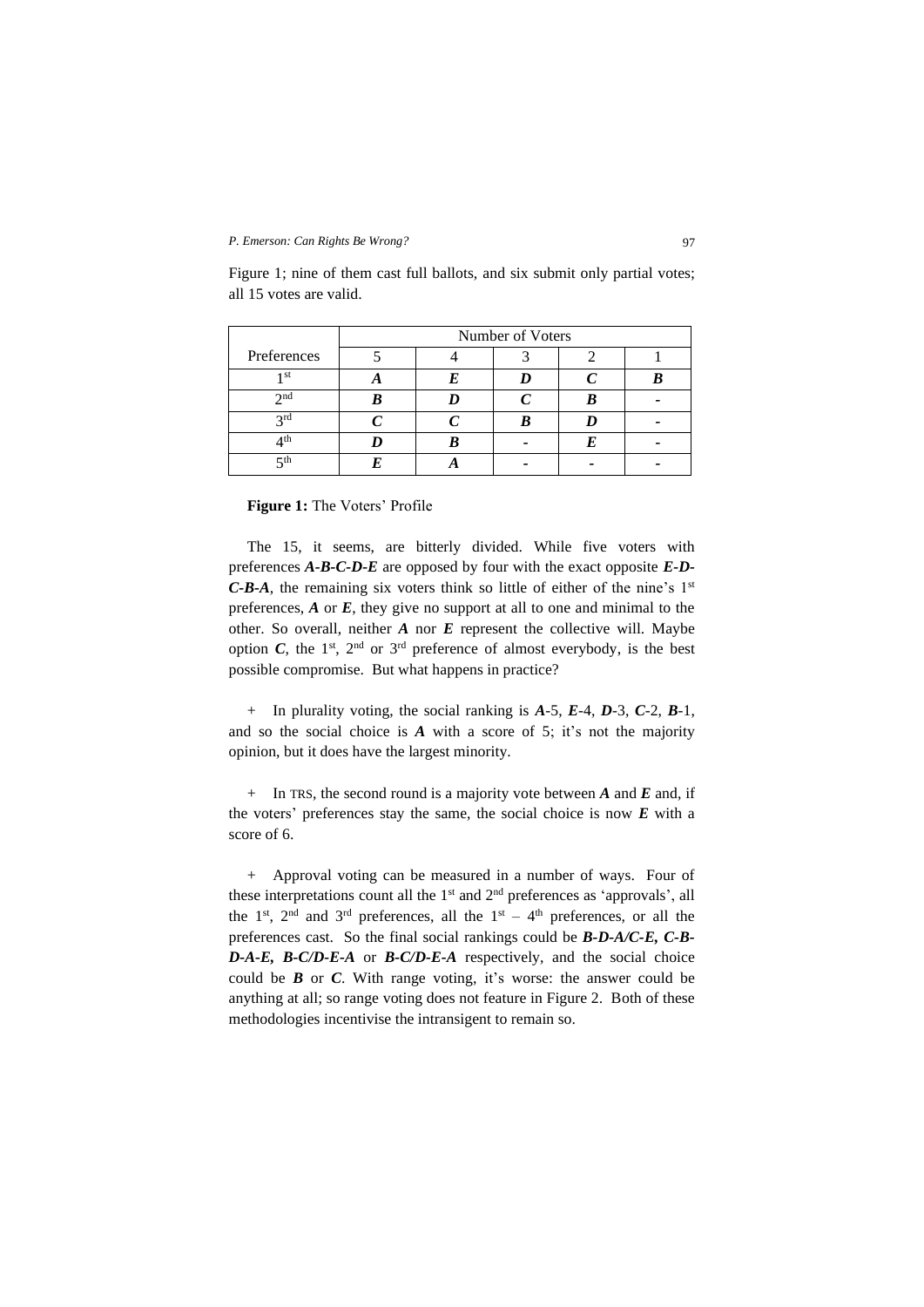+ With AV, the stage (i) score is as above in the plurality vote, *A*-5,  $E-4$ ,  $D-3$ ,  $C-2$ ,  $B-1$ . There are no transfers from option  $B$ , so stage (ii) is *A*-5, *E*-4, *D*-3, *C*-2; this spells the end of *C*, and its 2 votes are transferred (not to  $\vec{B}$  which has been eliminated but) to  $\vec{D}$  for a stage (iii) score of  $\vec{A}$ -5, *E*-4, *D*-5; hence a final score of *A*-5, *D*-9. So *D* is now the democratic choice. AV can be rather capricious.

+ In a preferential points system of voting, the Borda count (BC) or the modified Borda count (MBC) (see para 7 below), the final scores are *A*-29, *B*-50, *C*-49, *D*-47, *E*-29 (BC) and *A*-29, *B*-38, *C*-41, *D*-39, *E*-27 (MBC), so while the BC winner is option *B*, the MBC winner is option *C*.

+ A Condorcet count compares all the pairings – *A:B, A:C… B:C… D:E*, all ten of them – to see which option wins the most; the Copeland scores are  $A-0$ ,  $E-1$ ,  $D-2\frac{1}{2}$ ,  $C-3\frac{1}{2}$ ,  $B-3$ , so the Condorcet winner is also option *C*.

With only slight variations in their social rankings, the MBC and Condorcet give what was assumed to be the correct social choice, *C*, as shown in Figure 2.

| Methodology      |                    | Social Choice   | Social Ranking |
|------------------|--------------------|-----------------|----------------|
| Majority         | " $X$ , yes-or-no? | Nothing         |                |
| voting           | "X or $Y$ ?"       | Almost anything |                |
| Plurality voting |                    | A               | $A-E-D-C-B$    |
| <b>TRS</b>       |                    | E               | $E-A$          |
| AV               |                    | D               | $D-A$          |
| Approval voting  |                    | B               | $B-C/D-E-A$    |
| ВC               |                    | B               | $B-C-D-A/E$    |
| <b>MBC</b>       |                    | $\mathcal{C}$   | $C$ -D-B-A-E   |
| Condorcet        |                    | $\mathcal C$    | $C-R-D-E-A$    |

**Figure 2:** The Outcomes

If, therefore, a democratic decision is defined simply as that which is the result of a vote, and if the voting procedure itself is not defined, the outcome in the example above, the collective will of the 15 voters, could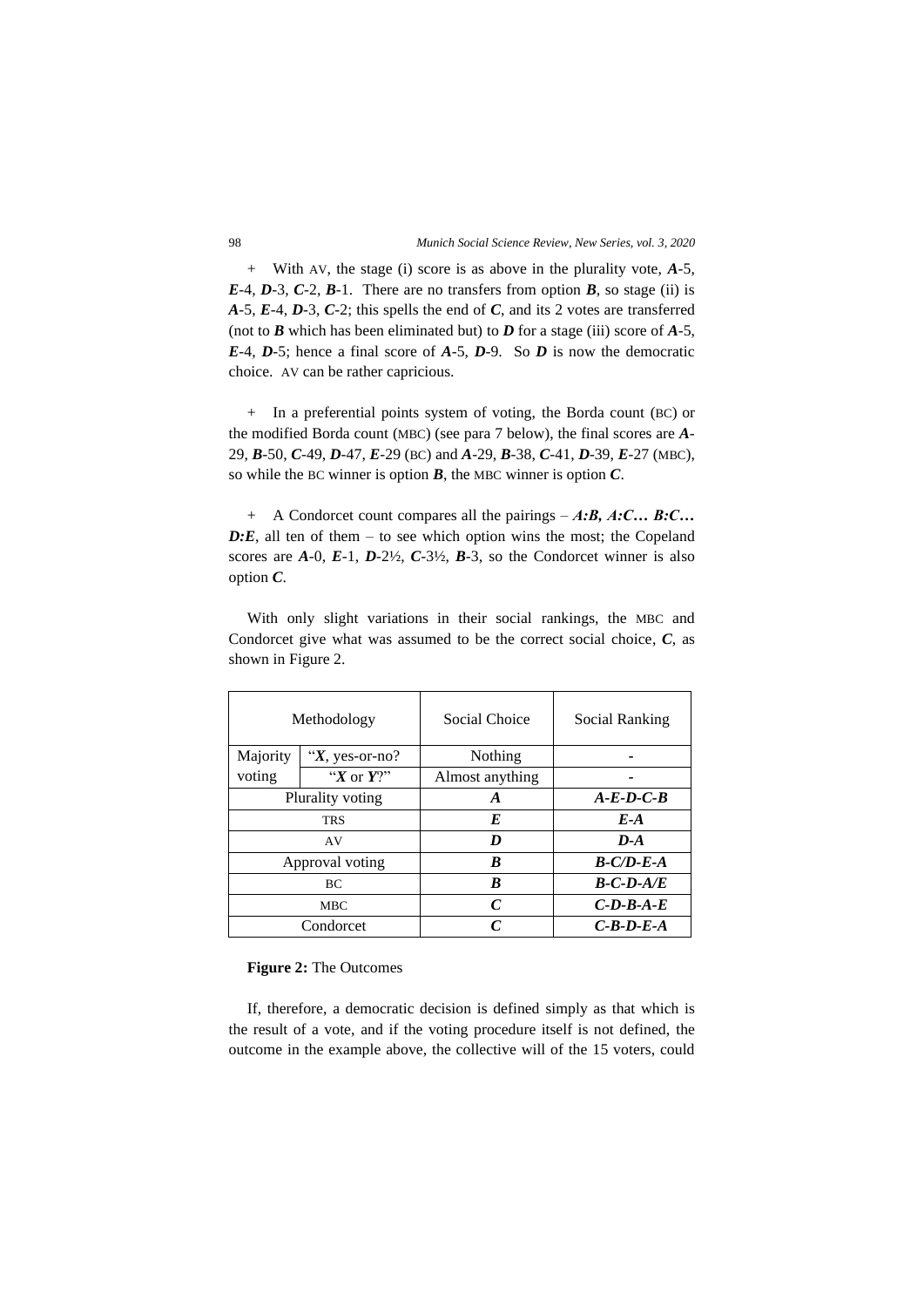be anything at all! It all depends upon which voting methodology is used. In other words, the choice of voting procedure may actually be a form of manipulation – so no wonder lots of dictators from Napoléon and Lenin to Hitler and Khomeini all chose binary voting. So too do many democratic leaders: they decide what they want, that is they dictate the question; they thus determine the debate; and usually (though famously, not with Brexit) they get what they want. At the very least, therefore, any Charter on Democratic Rights or similar document, when referring to voting in decision-making, should specify which voting procedure is to be used; (and needless to say, the same applies to electoral systems).

The conclusion so far, then, is that democratic decision-making would be more accurate if based on either the MBC and/or the Condorcet rule; and, as has been recommended by a number of authors over the years – they include Charles Dodgson, Duncan Black and Arthur Copeland, (Emerson 2007: 17) – probably the most accurate of all counts would be a combined MBC/Condorcet analysis: if the social choice from both counts is the same, then, with almost absolute confidence, this outcome can be assumed to be correct, that is, a true approximation of the said voters' collective will.

Nothing is perfect, of course, as was demonstrated in Kenneth Arrow's Impossibility Theorem (Arrow 1963). That is not to say that some methodologies, as has just been shown, may be hopelessly inaccurate, others so-so, and a few actually very good. But yes, perhaps nothing is perfect. The Condorcet suffers from what is known as the paradox of binary voting. In the first example with Ms *i,* Mr *j* and Ms *k* discussed above, where these three voters have sets of preferences are *A-B-C-D, B-C-D-A* and *C-D-A-B* respectively, it can be seen that *A* is more popular than *B*, and this is written  $A > B$ ; that  $B > C$ , that  $C > D$  and that  $D > A$ . In other words:

$$
A > B > C > D > A...
$$

and this 'cycle' as it is called continues for ever. The Condorcet rule, based as it is on these pairings, is vulnerable to this 'paradox of [binary] voting' which may occur in any multi-option debate if and when, as Pliny the Younger observed, no one option has an absolute majority. (Admittedly in this particular example, with the Copeland rule, *B* and *C* tie on a score of 2.)

Given the above preferences, and given the fact that all three individuals prefer option  $C$  to option  $D$ , it could be said that option  $D$  is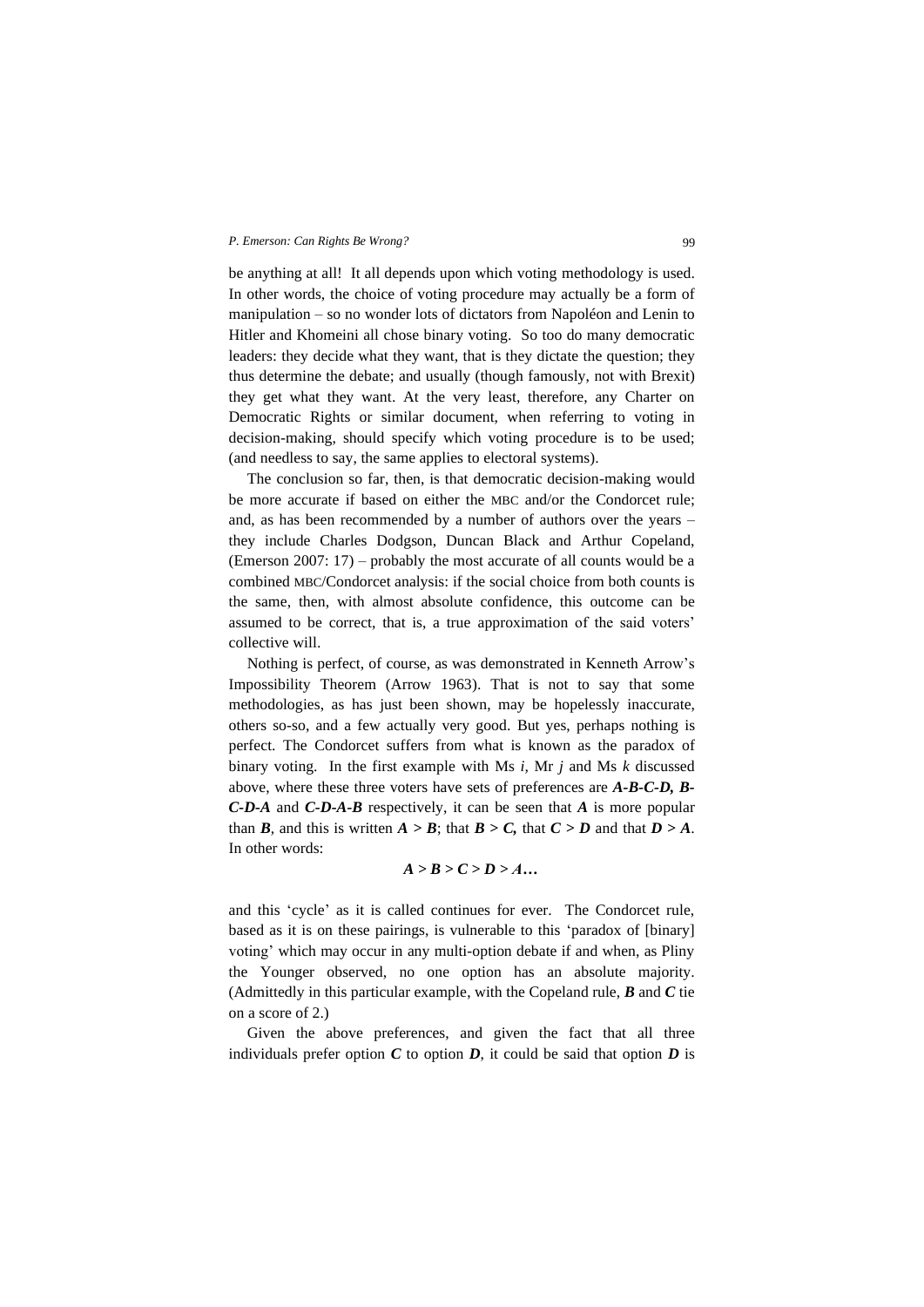irrelevant. Now the BC/MBC scores when all four options are considered are *A*-7, *B*-8, *C*-9, *D*-6, so the Borda winner is option *C*. But if *D* is irrelevant, let it be removed so that the three sets of preferences are just *A-B-C, B-C-A* and *C-A-B*; in this case, however, the scores are *A*-6, *B*-6, *C*-6. So what had been a victory for *C* is now a three-way tie.

On balance, of the two, this author prefers the MBC, partly because it is a more nuanced measure counting lots of points and not just several pairings, but mainly because this voting procedure is not majoritarian. At best it identifies the option with the highest *average* preference and an average, of course, involves every person who submits a valid vote, not just a majority of them.

If, then, the MBC were to be defined in human rights charters and introduced as the international democratic norm, terms like 'majority voting', 'majority rights' and 'majoritarianism', as well as 'the right of veto', could disappear into the history books where they have long since belonged.

### **4. A Litany of Violence**

As first enunciated by President Woodrow Wilson during WWI, 'All peoples have the right of self-determination. By virtue of that right, they freely determine their political status. . .'<sup>2</sup> How? It does not say. Countless persons in pluralist societies have interpreted this to mean a majority vote… and "all the wars in the former Yugoslavia started with a referendum." (*Oslobodjenje*, Sarajevo's famous newspaper, 7.2.1999 – author's translation.) The same quotation now relates to Ukraine and the 2014 poll in Crimea.

Majority rule and that upon which it is based, majority voting  $-$  in a word, majoritarianism – have been a cause of war in countless countries. In Syria, a Sunni majority seeks to overthrow a minority regime – and it's war; the conflict in Yemen was also sectarian, with a cease-fire prompted by the dreaded virus; in Israel, the Arab List knows that it will never be in government – and it's the intifada; Northern Ireland was an artificial construct to create a Protestant majority – it led to the Troubles; while in Rwanda in 1994 the *Interahamwe* initiated their violence with the slogan

<sup>2</sup> Article 1.1 of the International Covenant on Civil and Political Rights was adopted by the UN General Assembly in 1996.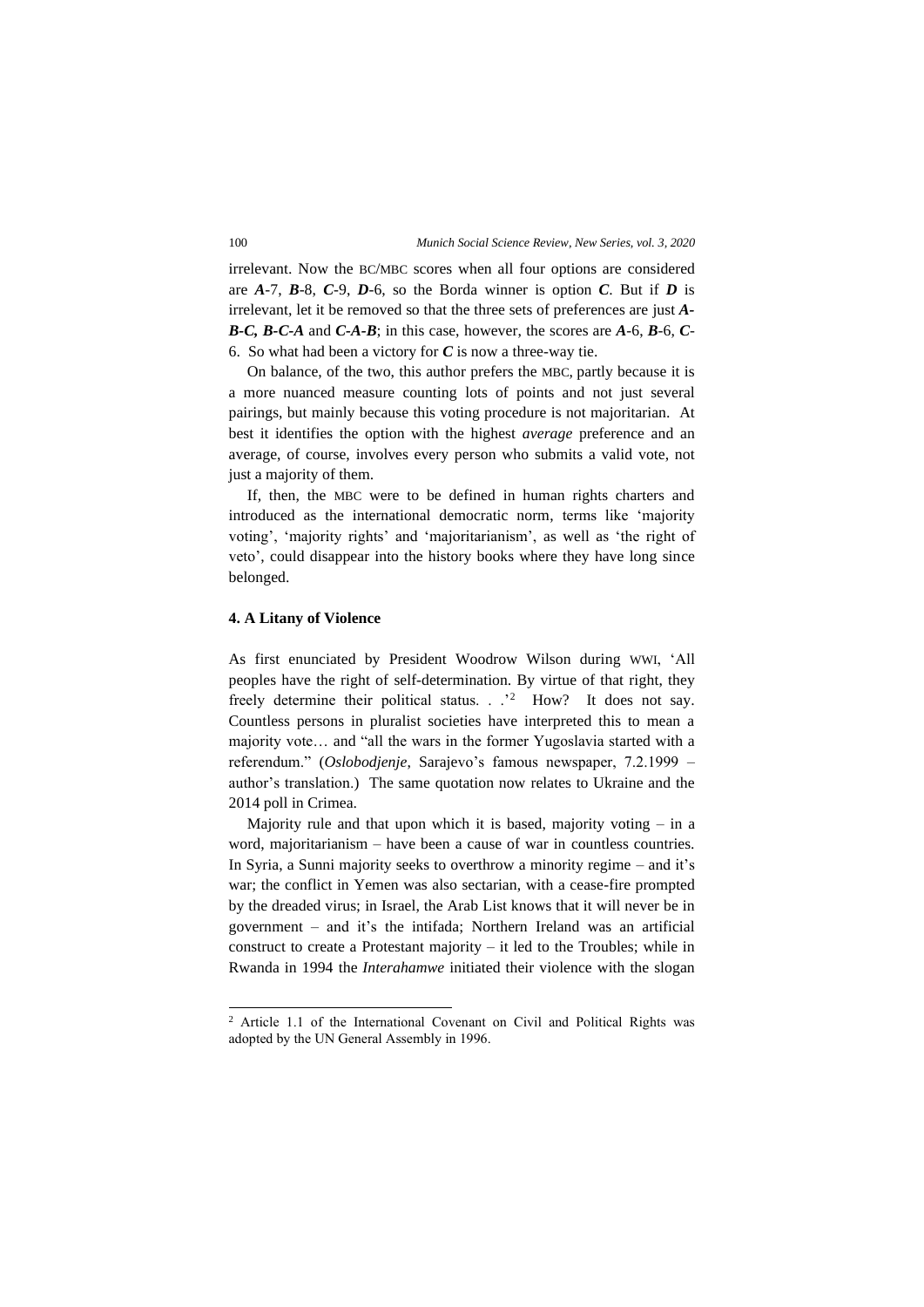"*rubanda nyamwinshi* (we are the majority)" – and it was genocide.

The wrongs were even worse in communist countries. Not a majority but the larger minority of 19 defeated the smaller minority of 17 – there were 3 abstentions – when in 1903 the Russian Social Democratic Workers' Party split into two factions, the supposed majority or *bolshinstvo* and a smaller minority *menshinstvo* to form the Bolsheviks and the Mensheviks. The subsequent bolshevism<sup>3</sup> led to the deaths of over 20 million in the Gulags.

Like Lenin, Stalin, Hitler and others, Máo Zédōng was also a majoritarian. You choose a minority – anything will do, the kulaks, the Jews or, to take a contemporary analogy, immigrants – and you thus gain majority support. Máo chose 'the Rightists'.

His pursuit of power was based on a rigid discipline: Article V of the Chinese Communist Party statutes stated that "the minority must obey the majority," but Máo took it further: "we must oppose… and smash the minority," he said, (Schram 1969: 325). This discipline was all but guaranteed if those involved were first, as it were, bloodied. The tactic was similar to that used during the war in Bosnia and other conflicts, in which the Bosnian Serbs bloodied their young soldiers in murder. In like manner in China, in village tribunals during the Great Leap Forward, neighbours were 'bloodied' in majority votes… and, by a show of hands, many a supposed Rightist was sentenced to death; if any villager did not vote in favour, then he too might be put 'on trial'. No-one will ever know for sure, but the total number of casualties during Máo's time 'at the helm', many from his Stalinist man-made famine, was at least 20, maybe 30 or even 40 million.

# **5. A More Inclusive Polity**

Some countries have learned some of the lessons of history. In Germany, for example, a change of government can only be effected if those opposing the *status quo*, option  $X$ , can propose a viable alternative, option *Y*, in what is called a constructive vote of no confidence. In other words, a majority vote of the "Option  $X$ , yes or no?" variety is not good enough; it

<sup>3</sup> The Russian word for majoritarianism is – or rather was – *bolshevism* (большевизм); they have now concocted a new term, *majoritarnost*  (мажоритарност).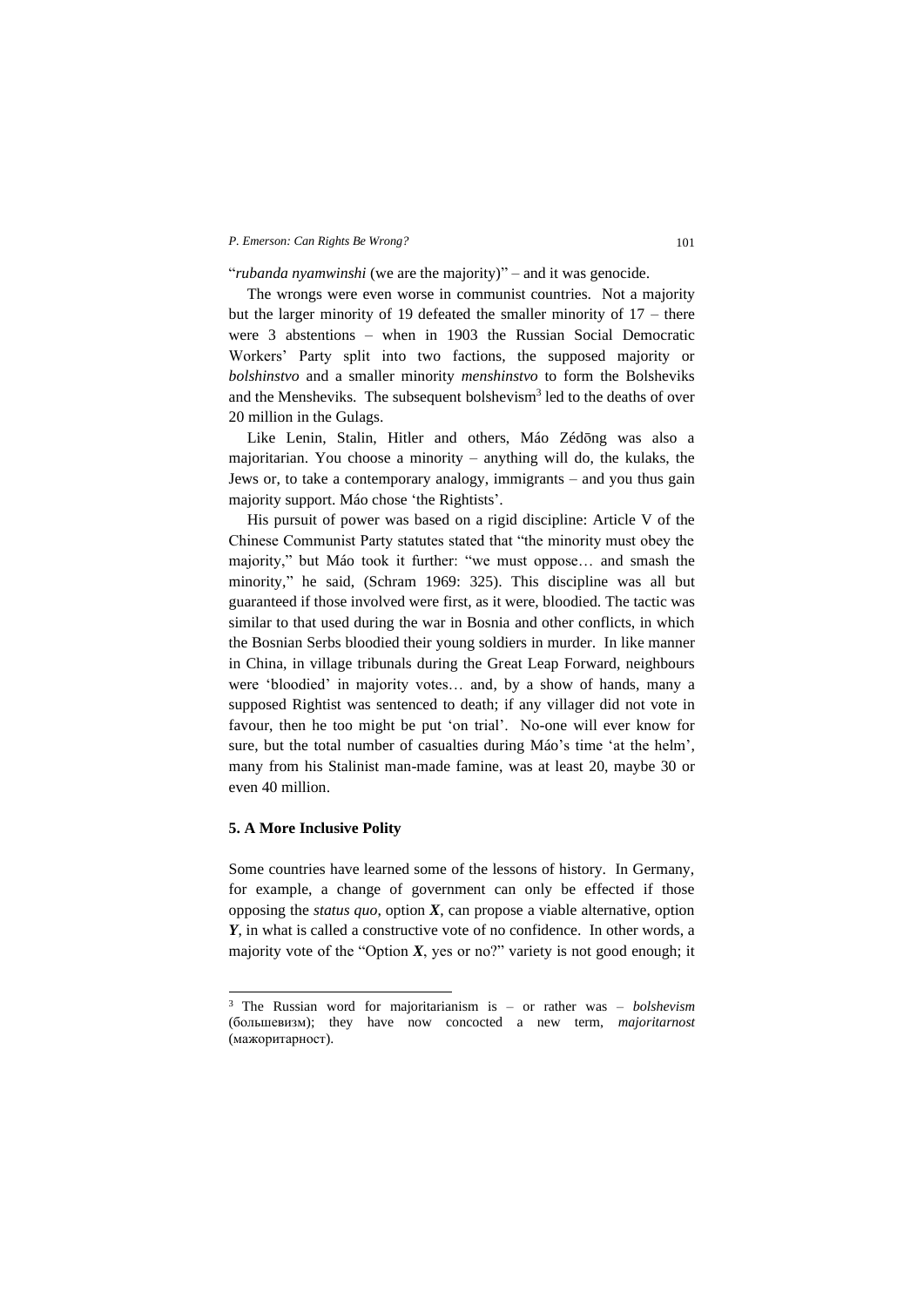has to be "Option *X* or option *Y*?" Secondly, as a direct result of Hitler's three referendums, Germany has decided that there shall be no more national plebiscites; for some strange reasons, however, regional referendums are still acceptable, as too are "Option *X*, yes or no?" majority votes in the Bundestag.

Other countries have learnt less, and in many parliaments and UN gatherings etc., many of even the most serious decisions are still taken on the basis of an "Option *X*, yes or no?" binary choice. In most circumstances, the person in charge – the Prime Minister or President, at worst the dictator – chooses the question… and, as implied earlier, the question is the answer, often with percentages of approval in the 90s. While, as a rule, dictators do not lose – Augusto Pinochet was the only dictator who did not get his third referendum approved in this way – democrats sometimes do lose. Theresa May put her proposal on Brexit to Britain's House of Commons, three times, and by varying majorities, it was always rejected. The decision was taken, thrice; but nobody knew what parliament actually wanted.

As a minimum requirement of any democratic decision-making process, therefore, the people (or their representatives) must be allowed to participate, not only in the process by which the matter is resolved – the vote – but also in the preparation of that final process – the debate to choose the options to be on the ballot. Secondly, if there are more than two options 'on the table', it may be necessary to have more than two options on the ballot paper… so thirdly, as was noted above, those concerned, the people in a referendum or their representatives in any parliamentary vote, must be enabled to cast their preferences. Fourthly, a decision shall be taken if and only if it has sufficient support: in consensus politics, a mere  $50\% + 1$  is not enough; democracy, after all, is for everybody, not just a faction or a fraction.

The procedure, then, must allow for an impartial chair – Mr/Ms Speaker and maybe some assistants or consensors, as they are called – and they shall decide which voting procedure is to be used, and which options are to be included. First things first, and parliament must choose the format: is the matter to be resolved in Parliament, under the auspices of an Independent Commission, or on the authority or advice of a Citizens' Assembly? Is the final decision to be taken in a parliamentary vote and/or a multi-option referendum? And what level of overall support is necessary for the outcome to be the binding result?

In 1992, New Zealand appointed an Independent Commission to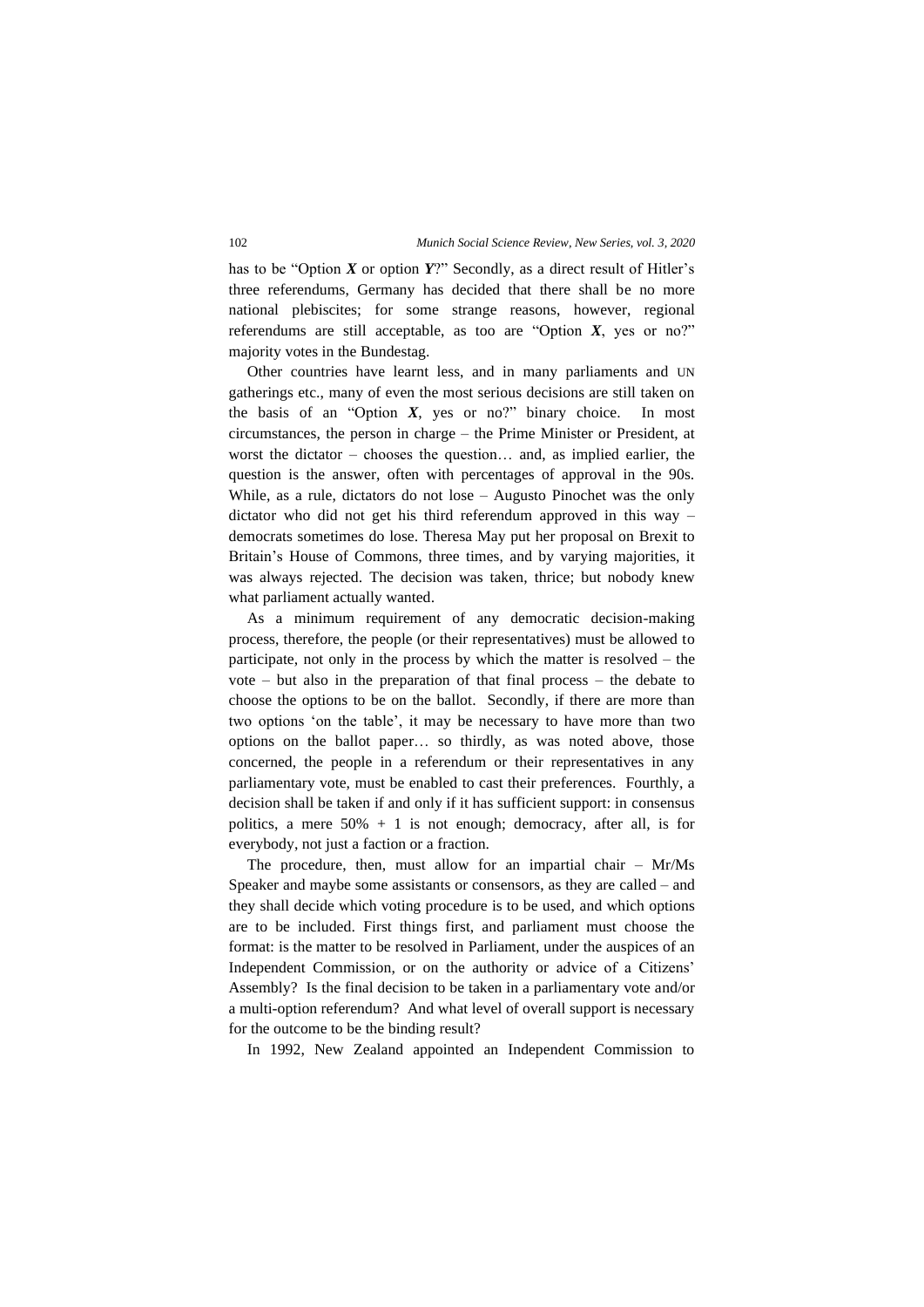consider the question of which electoral system was to be used in future general elections. Submissions were made, proposals were debated, campaigns were organized and, by the time the TRS five-option referendum was held, most of the electorate were aware of what was on offer. In stark contrast, on Brexit, Britain had a multi-option debate – or rather, a bloody great row – only *after* its binary referendum of June 2016.

Also, in 2016, Ireland appointed a Citizens' Assembly to consider, *inter alia,* the law on abortion. Thus 99 persons chosen at random considered all the implications and, as it happened, used (but did not name)<sup>4</sup> the BC in its deliberations. Interestingly enough, among its other recommendations, the Assembly proposed multi-option referendums – ironically passed in a majority vote; which is a bit like agreeing to a peace settlement by first going outside for a punch-up.

For the purposes of this article, however, it is assumed that it has been decided to hold the debate and take the final vote in Parliament. If the Speaker and consensors have already been elected, the procedure if as follows.

### **6. A Consensual Debate**

A problem arises. The Government or a Party proposes a motion. If any other Party disagrees with part or even all of the proposal, it may put forward its own ideas… not as one or more amendments to certain clauses, but as a complete package. And needless to say, any one Party (of more than so many members, or any one group formed from members of very small parties and/or independent MPs) may propose only one motion. If its desired change is a fairly minor alteration, the entire proposal need just highlight the relevant section(s). If the proposal is radically different, it should nevertheless be laid out in a format similar to that of the original.

The consensors shall accept every proposal which complies with some agreed norm like the UN Declaration on Human Rights. They shall display a list of all the options 'on the table' at least in summary on a computer screen and, if need be, in full on a dedicated web-page.

<sup>4</sup> In its terms of reference, the Citizens' Assembly had been instructed to take its decisions by majority voting. This led to the bizarre situation in which the chair used her casting vote in a five-option ballot, because two of the options tied; but the addition of her single vote did not mean that her chosen option was now supported by a majority.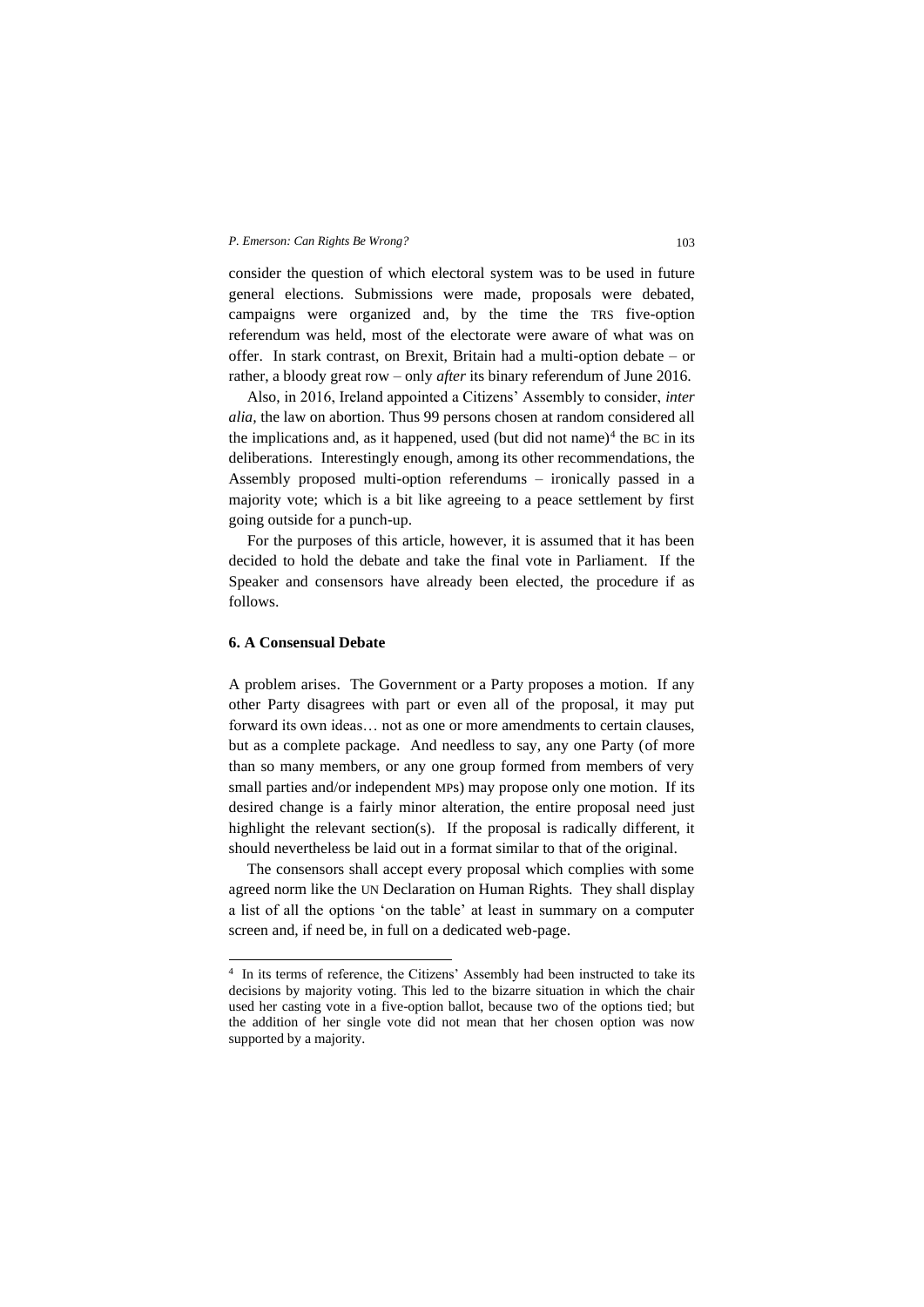### 104 *Munich Social Science Review, New Series, vol. 3, 2020*

When the Speaker initiates the debate, the movers of each proposal may have so many minutes – or, if the debate is on-line so many words – to which others, subject to similar limitations, may respond: they may question any detail, suggest any changes (but not as formal amendments to be voted on), seek clarifications, or whatever. As the debate proceeds, other ideas may emerge; one or other option may no longer be required and, if its mover agrees, removed; again with the consent of the movers, two or more options may be composited; in other words, the debate may literally proceed.

At all times, the consensors shall maintain the list of options such that it is balanced and representative of the entire debate. If at the end of the session, a verbal consensus emerges  $-$  i.e., if there is only one option left 'on the table' – this may be regarded as the verbal consensus. If however – and this is the more likely scenario in any parliamentary setting – there are still a number of options on the table, the Speaker may call for a vote.

Accordingly, the consensors shall present a draft ballot, normally of about  $4 - 6$  options. If all the various parties agree that their particular motion has been accepted verbatim, as amended or as now in composite, this list shall then be the basis of an MBC ballot in which all concerned may cast their preferences.

### **7. The BC and the MBC Ballot**

In a multi-option ballot of, say, five options, a voter may cast up to five preferences.

+ If he casts only one preference, his favourite option gets just 1 point;

 $+$  if she casts two preferences, her favourite gets 2 points (and her  $2<sup>nd</sup>$ choice gets 1);

and so on; so

+ those who cast all five preferences give their favourite 5 points, (their 2nd choice 4, etc.).

In full, in a ballot of *n* options, a voter may cast *m* options, so obviously

$$
n \geq m \geq l
$$

and points are awarded to  $(1^{st}, 2^{nd} ...)$  last) preferences according to the rule: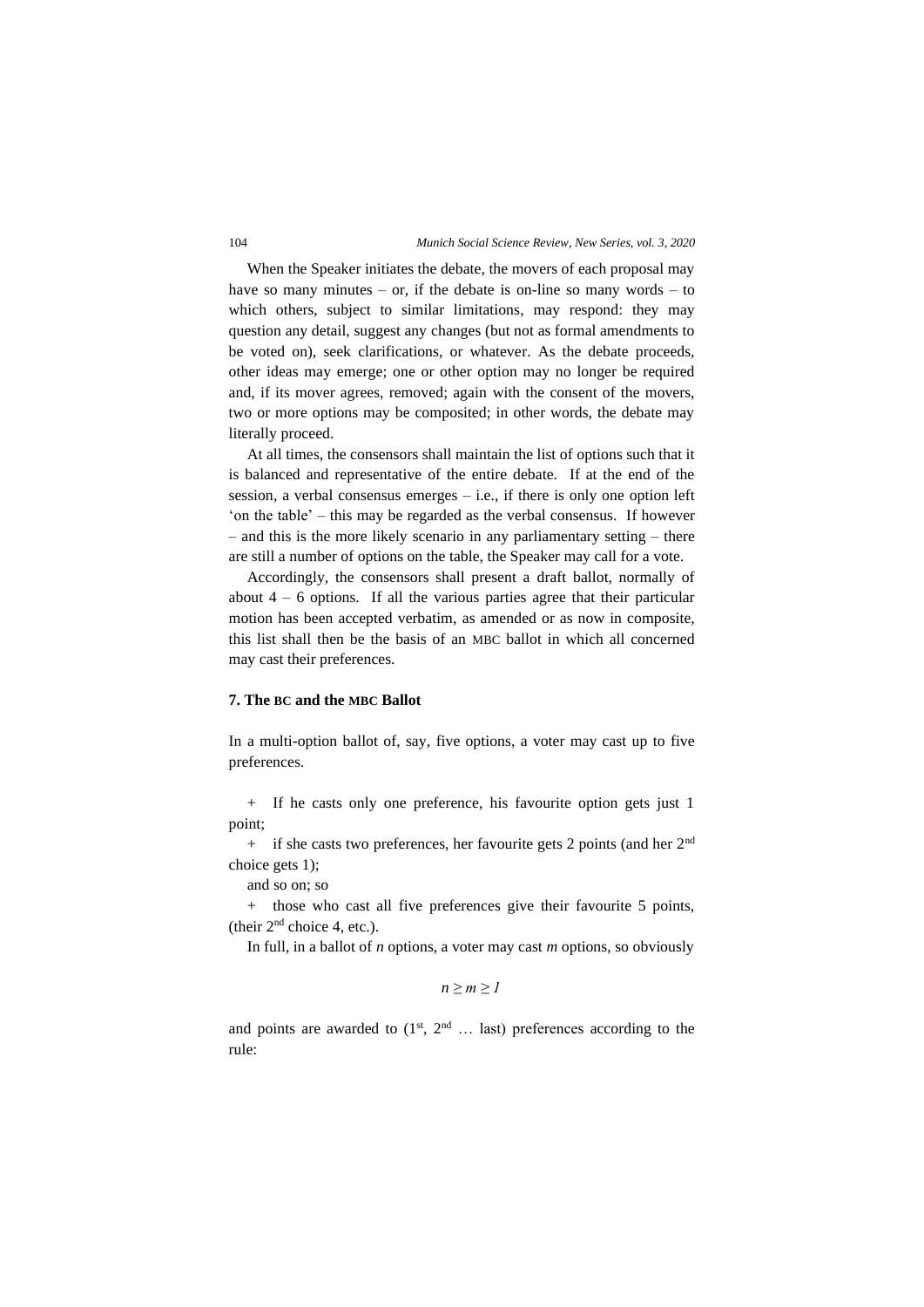$$
(m, m-1 \ldots l) \tag{i}
$$

In effect, therefore, the voter is encouraged to cast a full ballot.<sup>5</sup> In so doing, he states his compromise option(s). And sure enough, if everyone states their individual compromise position, it is possible to identify the collective compromise. Secondly, in casting a full ballot, he as it were recognizes the validity of each option and the aspirations of his neighbours.

The winner is the option with the most points, so there is a much greater consequence: the protagonist will want her supporters' 1st preferences of course, but in full ballots. Furthermore, she will want her erstwhile opponents to give her option not a last but a higher preference. Thus, in the debate which precedes the vote, there is an entirely different ambiance: politics is no longer adversarial; people no longer vote ('for' or) '*against'* each other, but rather, everyone votes *with* their colleagues.

There will still be disagreements of course, just as there have always been power struggles, even between those of a similar political orientation and in the same political party – the dispute between Stalin and Trotsky comes to mind, but so too the clashes of ambition in the UK between Gordon Brown and Tony Blair, and so on.

The above rule

$$
(m, m-1 \ldots l) \tag{i}
$$

was first proposed by Jean-Charles de Borda in 1774, (Saari 2008: 197), not so much as a mathematical formula, more as a set of words, as guidelines. Alas, even during his lifetime, this rule was interpreted to be

$$
(n, n-l \dots l) \tag{ii}
$$

which is the same, mathematically, as

$$
(n-1, n-2 \ldots 0) \tag{iii}
$$

<sup>&</sup>lt;sup>5</sup> If  $n < 10$ , voters may be asked to cast up to *n* preferences, i.e., for maybe all *n* options; if  $N \geq 10$ , it is probably wiser to ask the voters to cast up to just six preferences.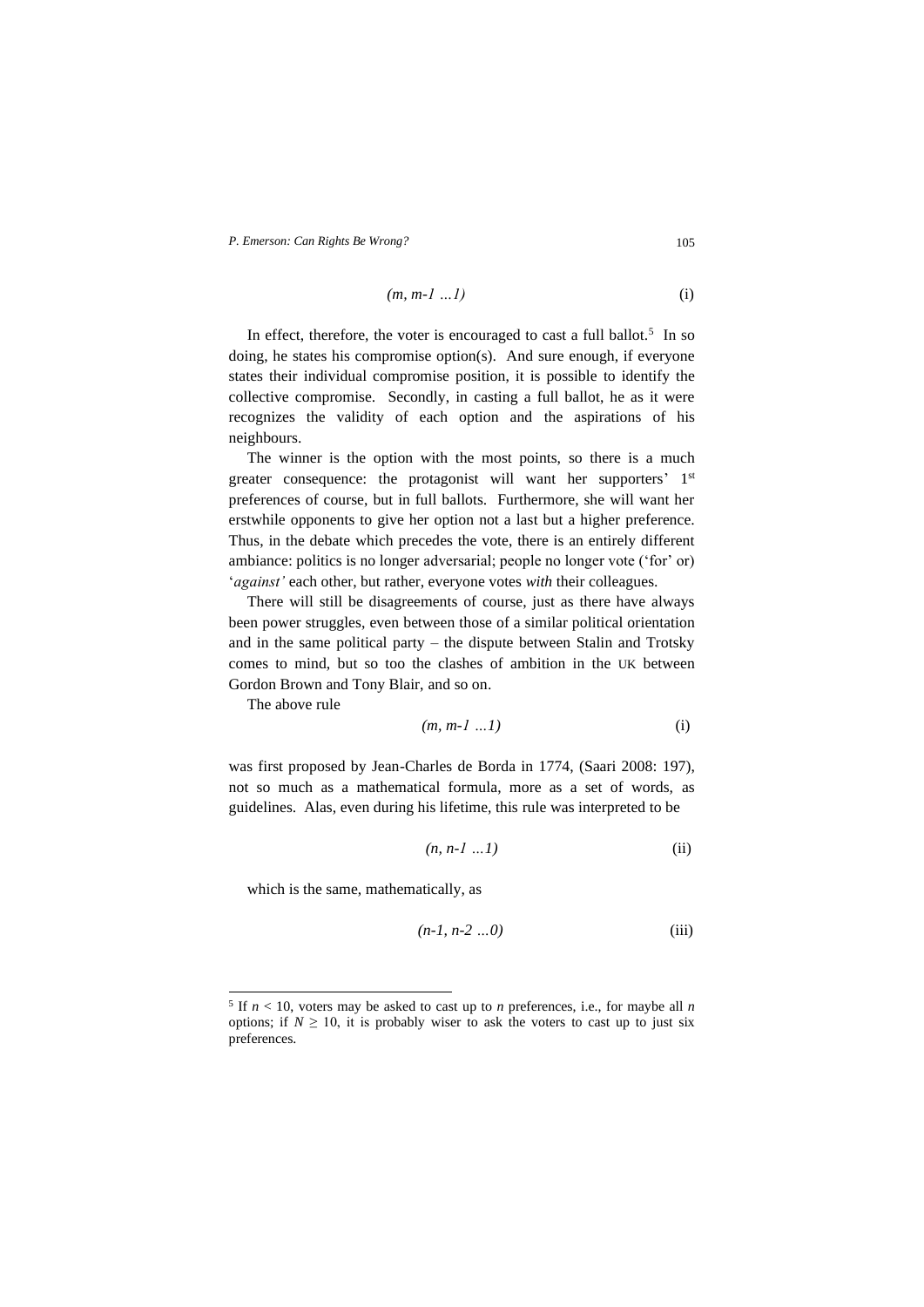Now if everybody submits a full ballot, all three rules will produce the same outcome. If, however, as above in Figure 1, some voters cast only partial ballots, then the difference can be considerable, as shown in Figure 2: there may indeed be a different outcome. Well, they can't both be right!

Furthermore, if the (ii) or (iii) formula is used, the incentive is for the voter to cast only a 1<sup>st</sup> preference; as implied earlier, the same is true for approval voting and even more so for range voting. If every voter does that, the BC and either approval or range voting deteriorate into a sort of plurality vote: and in a BC, every  $1^{st}$  (and only) preference gets *n* or  $n-1$ points.

The BC has often been criticized, not least by those who prefer other methodologies, because they say it is manipulable. But hence the consensors. Furthermore, one can only manipulate if one can accurately estimate how the other voters intend to cast their ballots; this becomes immeasurably more difficult if preferences are involved. Given, in addition, that the consensors may choose not just the most popular option, but a composite of the two most popular, any potential manipulator should be very wary indeed. Let us now therefore look at the consensors' final task: the interpretation of the results.

### **8. The Outcome**

Majority voting is often manipulated by he who sets the question  $-$  (it's usually a he). What's more, the options on the ballot – "*X* or the *status quo*?" or "*X* or *Y*?"– are invariably regarded as mutually exclusive, and despite their similarities, even options like capitalism and socialism were considered to be opposites; these two ideologies, for example, were both creeds based on greed.

Multi-option voting is more nuanced. Furthermore, it is highly unlikely in, say, a five-option debate, that all five options will all be mutually exclusive of all the other four. If, then, two options are 'neck-and-neck' in their MBC scores, the consensors may well decide to form a composite of the two.

In a very simple example of tax rates, if the five options listed are assumed to be 40, 45, 50, 55 and 60%, and if 55 was more popular than 50 but only just, a final result of 53% may be a more accurate assessment of the collective will.

So, let us return to the ballot. The voter who wants 53% may cast a  $1<sup>st</sup>$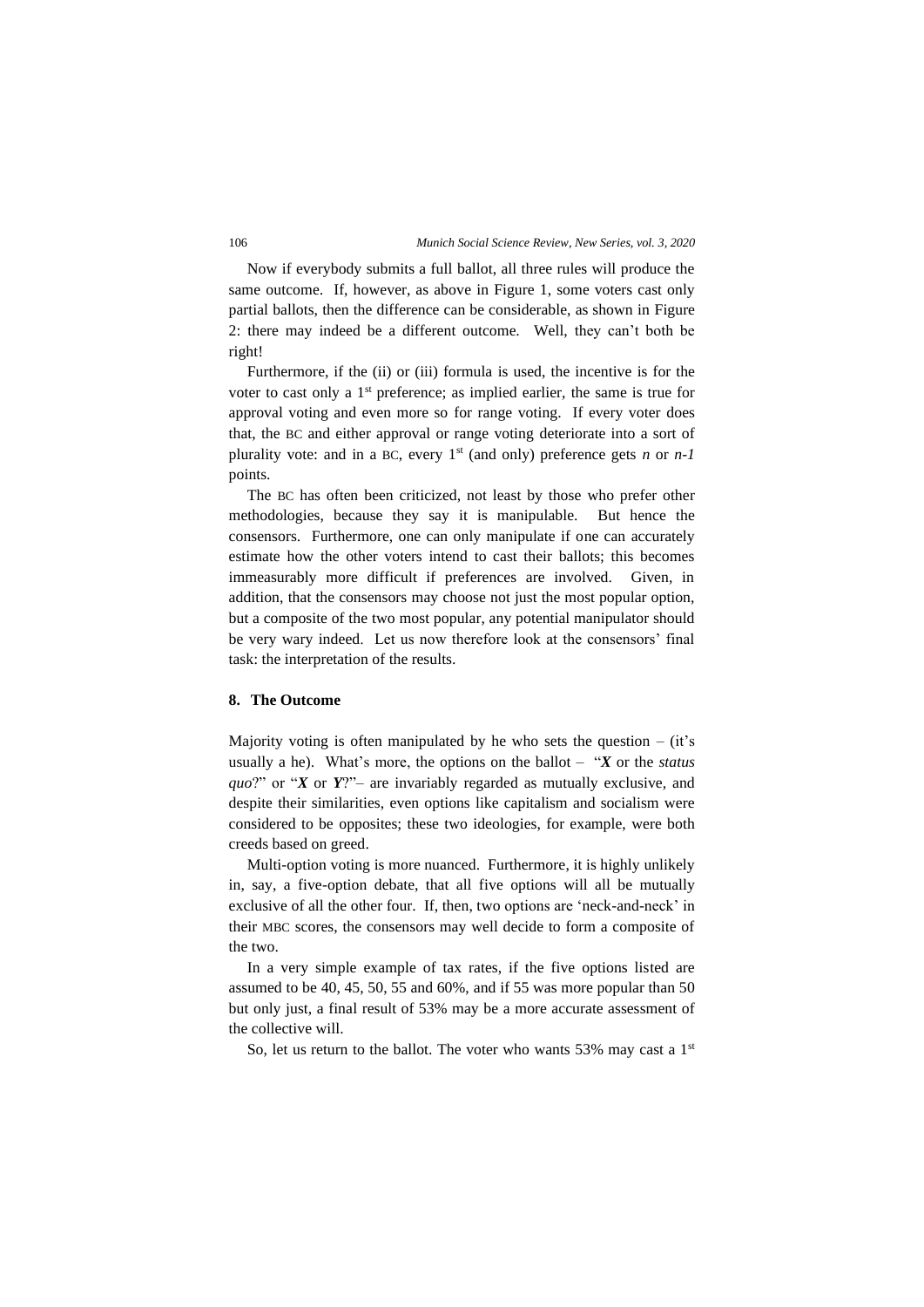preference for 55% and a  $2<sup>nd</sup>$  for 50; while she who wants 52% might choose 50 and then 55. More than that: if voters may be persuaded (by the very mathematics of the MBC) to cast all their preferences, then he who wants exactly 50% may vote either 50-55-45-40-60 or 50-45-55-60-40, while she who wants 49% may vote 50-45-55-40-60, he who wants 48% may prefer 50-45-40-55-60, and so on. Needless to say, prior to the vote, the consensors will state which sets of preferences correspond with which interpretations. But multi-option voting allows the voters a considerable degree of precision: the choice is indeed far more than just 'hot' or 'cold'.

In all the above instances, the individual voter's set of preferences are what is called 'single-peaked': this means, if the options are laid out in order, low to high (or whatever) on an x-axis, while the y-axis records the preferences cast from top-to-bottom, that her  $2<sup>nd</sup>$  and subsequent preferences will descend, to left or to right, from her 1st preference, as in Figure 3. (Whereas a set of preferences such as 60-40-50-45-55 would not be single-peaked… and would not be logical!)

Now as stated earlier, if every voter expresses not only his 1<sup>st</sup> but also all *n* of his preferences, not least his most favoured compromise option(s), so if every voter casts a single-peaked set of preferences, the collective will, the sum of all the individual sets of preferences, will also be singlepeaked. As an example, if three voters have sets of 1<sup>st</sup>-2<sup>nd</sup>-3<sup>rd</sup>-4<sup>th</sup>-5<sup>th</sup> preferences, (so to award 5-4-3-2-1 points), of 55-50-45-60-40, 45-50-40- 55-60 and 60-55-50-45-40, then their collective will is as shown in Figure 3, a single-peaked 'plateau' between 50 and 55, so doubtless the consensors will conclude that the final outcome shall be about 52.5%. Preference voting can indeed be fairly precise, (Emerson 2020).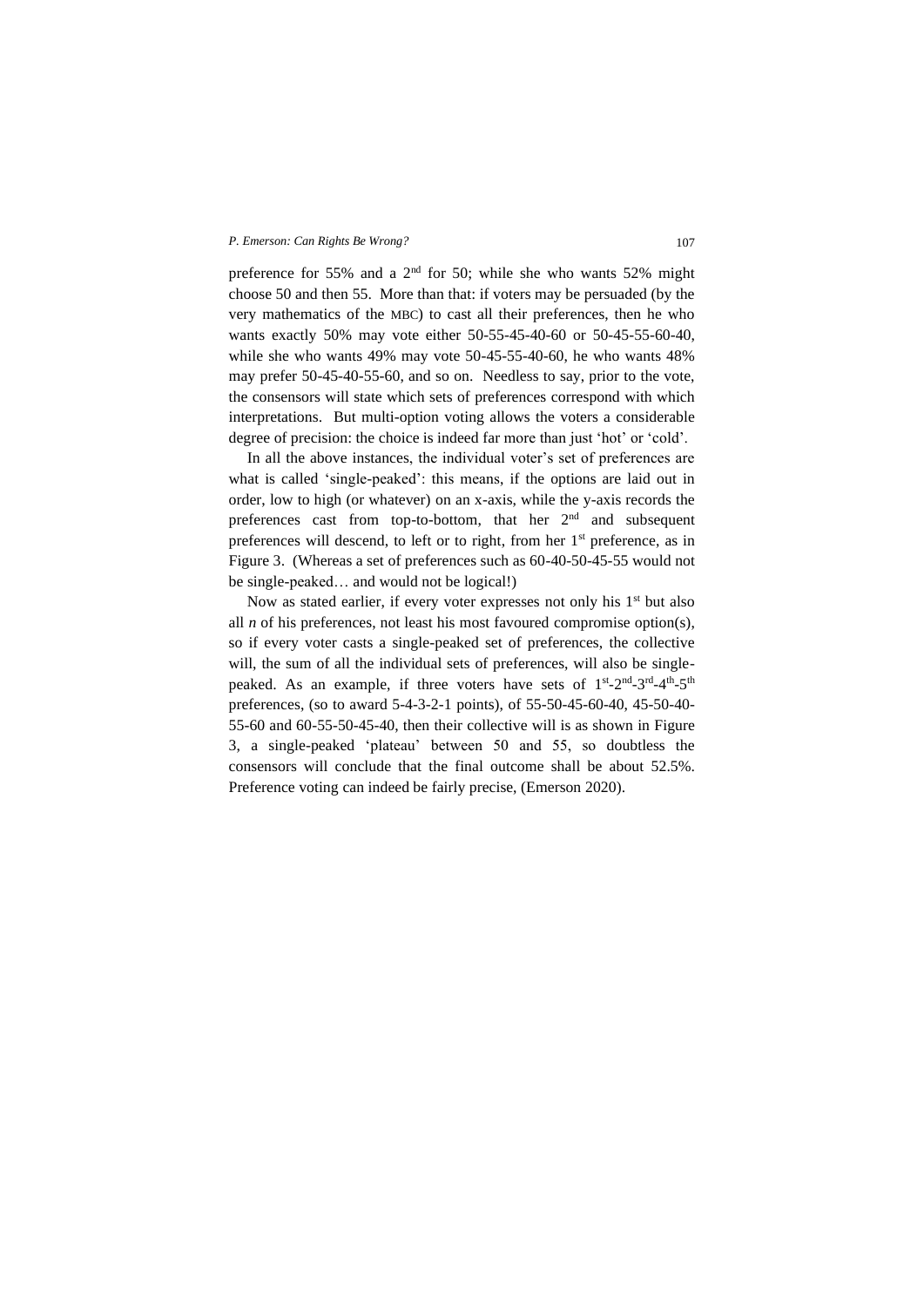

**Figure 3:** The Collective Will

It is not only tax rates which can be put onto a spectrum. If Britain's Brexit vote had been multi-optional, an independent commission might have decided to pose five options:

- + The UK in the EU with the  $\epsilon$ .
- $+$  The UK in the EU with the £.
- + The UK in the EEC with the £.
- + The UK in a Customs Union with the £.
- $+$  The UK under the WTO with the £.

Here too, it is submitted, most sets of three or more preferences would be single-peaked. In Ireland's Citizens' Assembly's debate on abortion, the collective will was also single-peaked, and a very exact number of weeks could have been identified as the collective will (rather than relying on a casting vote from the chair, who inevitably chose one or other of the two numbers, either side of the exact, correct answer). Furthermore, in a transparent democracy, MPs' sets of preferences would be in the public domain. So any MP who was trying to manipulate matters would be more likely to be identified. At the very least, local journalists and the relevant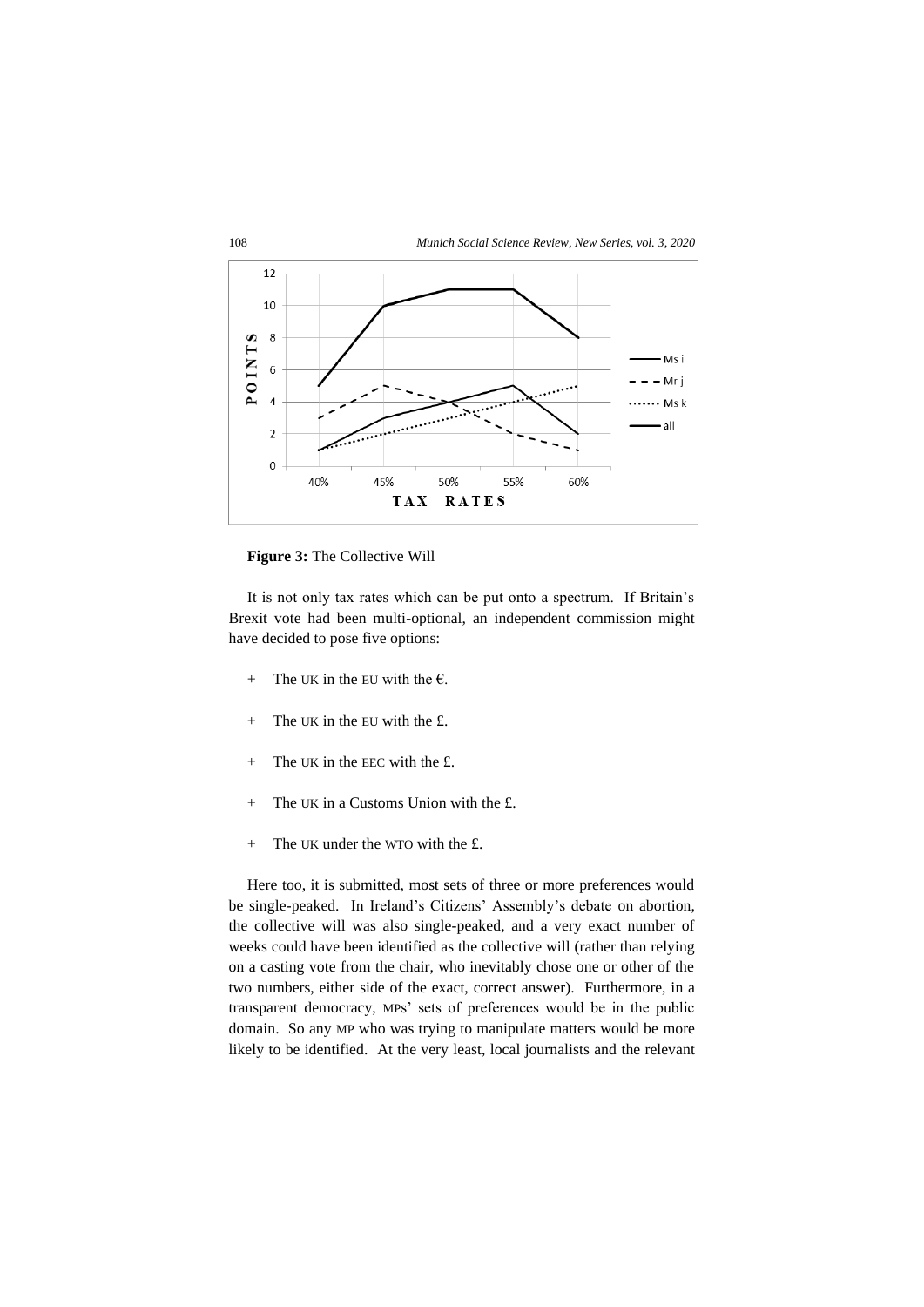MP's constituents might wish such illogical behaviour to be explained.

In analyzing the collective will, the consensors will endeavour, not only to identify the social choice and the social ranking, but also to measure the degree of enthusiasm which the said electorate, the parliament, hold for this outcome. If the collective single-peak is precipitous, then the level of support is obviously considerable; if it is less of a mountain and more of a hill, then maybe the outcome is a consensus, or perhaps just the best possible compromise. Or if all the options' popularities are roughly the same, if there is no consensus, then no decision shall be taken. Instead, the ballot may be regarded as a straw poll, with maybe some options deserving further debate, or whatever.

The measure used is a consensus coefficient, CC, defined as the option's MBC score divided by the maximum possible score: so it varies from 1.00 which is very good, a 1<sup>st</sup> preference in full ballots from every voter, to 0.00, which is no preferences at all from anybody. (Both scenarios are hypothetical, and there would not be a vote on several options if some of the voters had not proposed them, so every option listed is bound to have some support.) The consensors will already have published which CC level is the threshold for a decision to be taken, and which levels may be classified as 'best possible compromise', 'consensus' or 'overwhelming support'. This might all sound a little complicated but, with electronic preference voting – with every MP using a specific and secure mobile – it all becomes very feasible; and in any case, these elected representatives are supposed to be clever.

### **9. A Non-majoritaitran Polity**

Many political debates are adversarial because the decision-making procedure with which these debates conclude is itself adversarial. If, as would be the case with an MBC, the debate were to conclude with a consensual voting procedure, the debate itself would be far more convivial – not least for reasons of vested interest. When AV is used as an electoral system, as is the case in Australia, the pre-election campaign is not as polarized as is the equivalent in the UK with first-past-the-post (FPTP). In like manner, but to a much greater extent, politics based on the MBC would inevitably be more rational, the debates more respectful, the arguments more nuanced.

The methodology is indeed accurate, robust and very inclusive. It is also non-majoritarian. As noted above, it can identify the option with the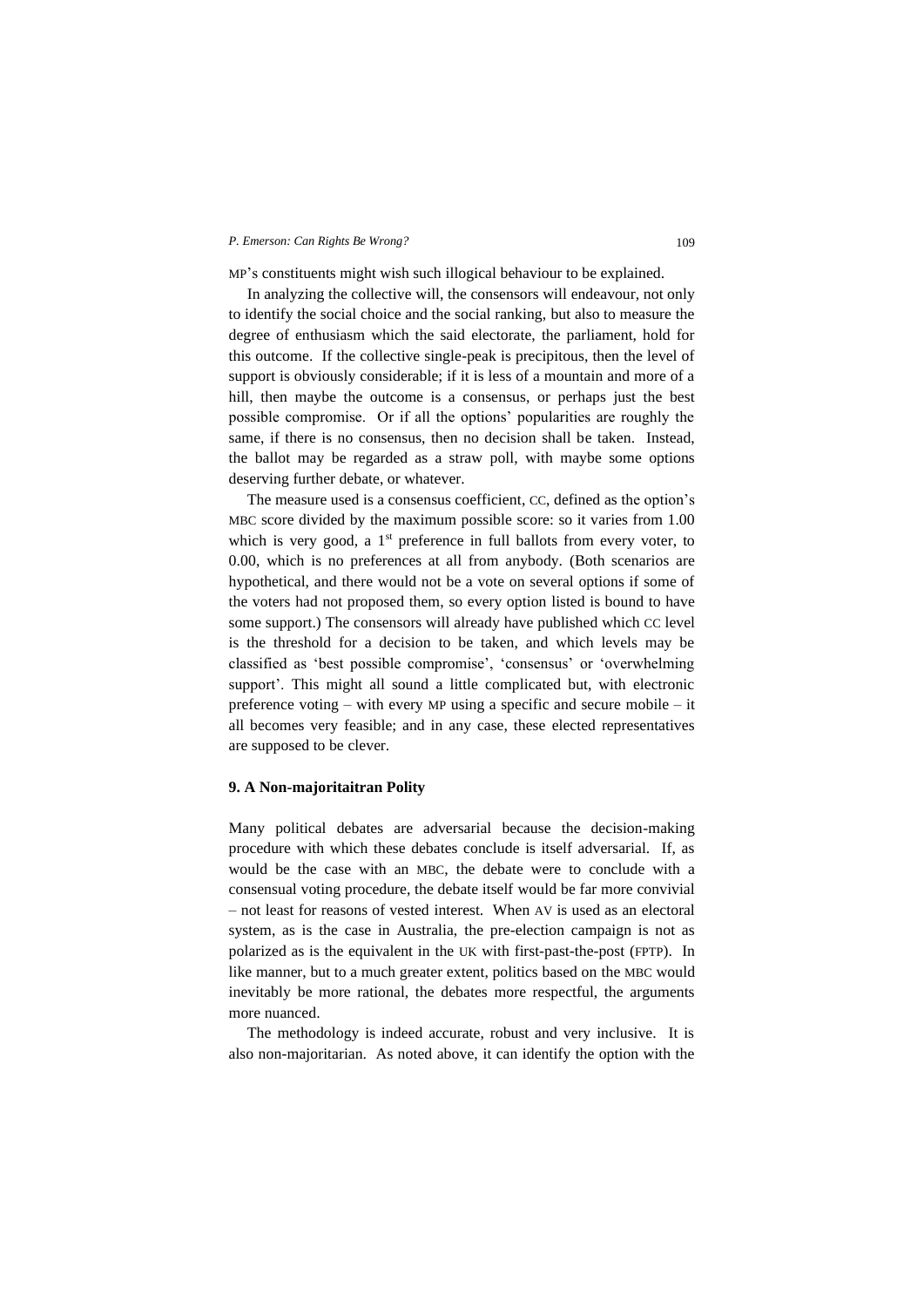highest *average* preference. If then, as the democratic norm, it was resolved that decisions should be taken and/or ratified in preferential points MBC votes, the term 'binary majority rule' could join 'majoritarianism' and 'bolshevism' in the history books; instead, with 'preferential majority rule', governance everywhere could be based on allparty power-sharing coalitions or, to use their other term, governments of national unity.

This would mean, in the UK, Israel and Malaysia, for example, small extremist parties like the Democratic Unionist Party (DUP) (of right-wing Protestants), Jewish Home (of Jewish zealots), and the Pan-Malaysian Islamic Party (PAS) (of fundamental Islamists) would no longer exercise more political influence in government than is their proportional due – which in some instances should be close to zero! In 2015, the DUP with 10 MPs, i.e., 1.5% of the seats in parliament, was not big enough to be in government, not even in a confidence and supply arrangement. Other larger extremist parties – the *Alterntive für Deutschland* AfD in Germany or *Sinn Féin* in Ireland – could be in Cabinet, but not as a major coalition partner like the Freedom Party in Austria in 2017, again, only in their proportional due.

With 15.7% of the MPs in the Bundestag, the AfD should have about 16% of the seats in Cabinet. That Cabinet will work in consensus. The democratic hope is that, as in Ireland, when confronted by the realities of governance, the extremist party will moderate its behavior, if only to prove itself capable, in order to be re-elected at the next election. If it fails to do so, then sure enough, to name Austria's Freedom Party again, it loses the subsequent 2019 contest at the ballot box.

# **10. Conclusion**

Would it work? Or could it work? Of course, it *could*. The people could elect the parliament, ideally with a fair and accurate electoral system {and that rules out FPTP or any of the improved systems which are still based on FPTP like the French TRS, the Russian semi-proportional parallel system or the German fully proportional half-FPTP-and-half-PR-list multi-member proportional (MMP) system}. Next, that parliament could elect its government, again in a proportional and preferential system {and the appropriate methodology by which, in one (electronic) ballot, the MPs can choose, in their order of preference, not only who is to be in Cabinet but also which of these nominees is to be in which ministerial post, is the